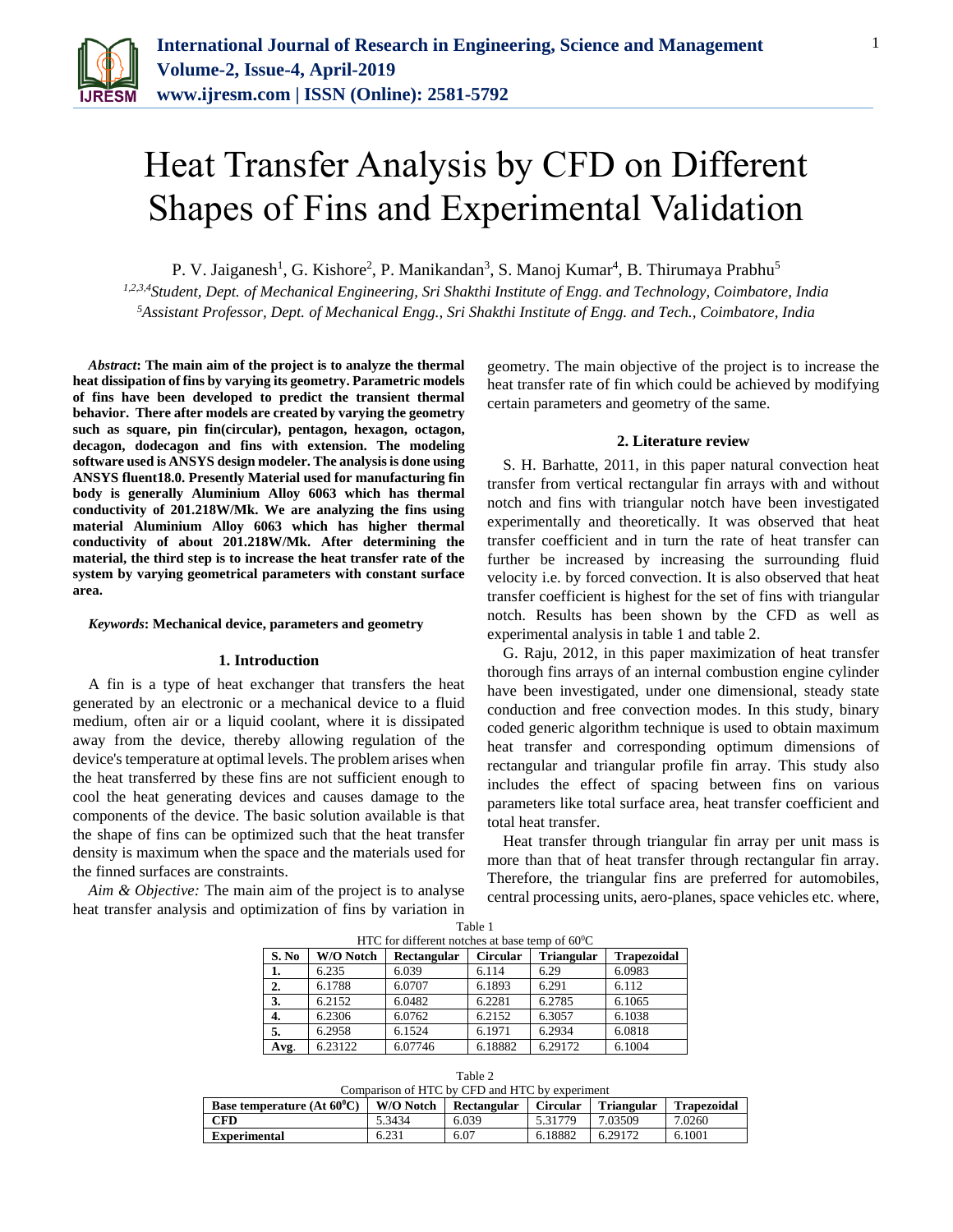

weight is the main criteria. At wider spacing, shorter fins are more preferred than longer fins. The aspect ratio for an optimized fin array is more than that of a single fin for both rectangular and triangular profiles

### **3. Material selection**

We began our project by taking a reference fin. The fin is taken from an Amplifier used in sound instruments. The analysis is done by ansys CFD. The test results were compared with the standard values of the properties of Aluminium Alloy tables. The tested composition revelled the fin material to be aluminium alloy 6063.

Mechanical Properties: The standard values mechanical and thermal properties of Aluminium Alloy 6063 are taken from International Alloy Designations and Chemical Composition Limits for Wrought Aluminium and Wrought Aluminium Alloys. The values of various properties are found to be

- Tensile strength: 145-186MPa (21.0-27.0ksi)
- Specific heat capacity: 900 J/kg\*K
- Density:  $2.69$  g/cm<sup>3</sup>
- Melting temperature:  $615^{\circ}$ C
- Thermal conductivity: 201-218 W/m\*K
- Linear thermal expansion coefficient:  $2.34*10<sup>-5</sup>K<sup>-1</sup>$
- Young's modulus: 68.3 GPa (9,910 ksi)

## **4. Calculations**

*A. Grashoff Number (Gr)* 

 $Gr = g\beta(Ts-T\infty) L^{3}/v^2$ We have,  $g = 9.81$  m/s<sup>2</sup>  $L = 0.02$  m TS - T∞ =  $10.34 \text{ °C}$  $TS = 30^0C$  $T\infty = 37^{\circ}C$  $C = 1.601*10-5$  m<sup>2</sup>/s

Substituting all the above values in the above formula We get, Gr =307268.002

# *B. Prandtl Number (Pr)*

 $Pr = c_p \mu/k$ 

We have, Properties of dry air at atmospheric pressure and temperature as:

 $ρ = 1.1644 kg/m$ 

 $\mu$  = 18.65\*10<sup>-6</sup> kg/m-s

 $k = 26.38*10<sup>-6</sup> W/m<sup>-0</sup>C$ 

c p =1.0064 kJ/kg <sup>0</sup>C

Substituting all the above values in the above formula we get,  $Pr = 0.932$ 

*C. Rayleigh Number (Ra)*

 $Ra = Gr * Pr$ ,

We have,

 $Gr = 307268.002$ 

$$
Pr=0.932
$$

Substituting all the above values in the above formula We get,

 $Ra = 2.86*10^5$ 

*D. Nusselt Number (Nu)*

$$
Nu = 0.59 * (Ra)0.25
$$

The above formula for 'Nu' is applicable for 'Ra' lying in between 10.4to 10.9

We have,

 $Ra = 2.38*10^5$ 

Substituting the value of Ra in the above formula We get,  $Nu = 13.644$ 

*E. Convective heat transfer coefficient (h)* 

 $h = k*Nu/L$ 

We have,

 $Nu = 13.644$  $k = 26.38*10<sup>-3</sup>$  W/m-<sup>o</sup>C  $L = 0.02$  m

Substituting the above values, we get,  $h = 17.996$  W/<sup>o</sup>C-m<sup>2</sup>

*A. Heat dissipated (Qfin)*

Qin=√hPkAc∗(Ts−T∞)∗tanh(ml) +h/km+1+h/km tanh(ml)

The above formula is applicable for a fin of finite length and uninsulated tip.

# **5. Analysis**

After creating the 3D model in solid works, we imported the part file in ANSYS for the CFD analysis. We began our analysis by defining the material from material library and its properties and the various constant such as convective heat transfer coefficient of the system. Next step was to define the base temperature of the fin and the ambient temperature. The solution then generated by the ANSYS gave the total temperature drop and the temperature gradient over the fins by CFD. The various solutions generated for the various shape fins are

# *A. Circular fin at 36⁰C*

In the very first analysis, the base of the reference fin is kept at  $36^{\circ}$ C and the ambient temperature is taken as  $27^{\circ}$ C. The solution generated by the ANSYS fluent for the above boundary conditions is depicted below. The overall temperature drop between the fin base and tip is found to be.



Fig. 1. Circular fin at 36°C

# *B. Future scope*

The purpose of this project is to take a step towards a